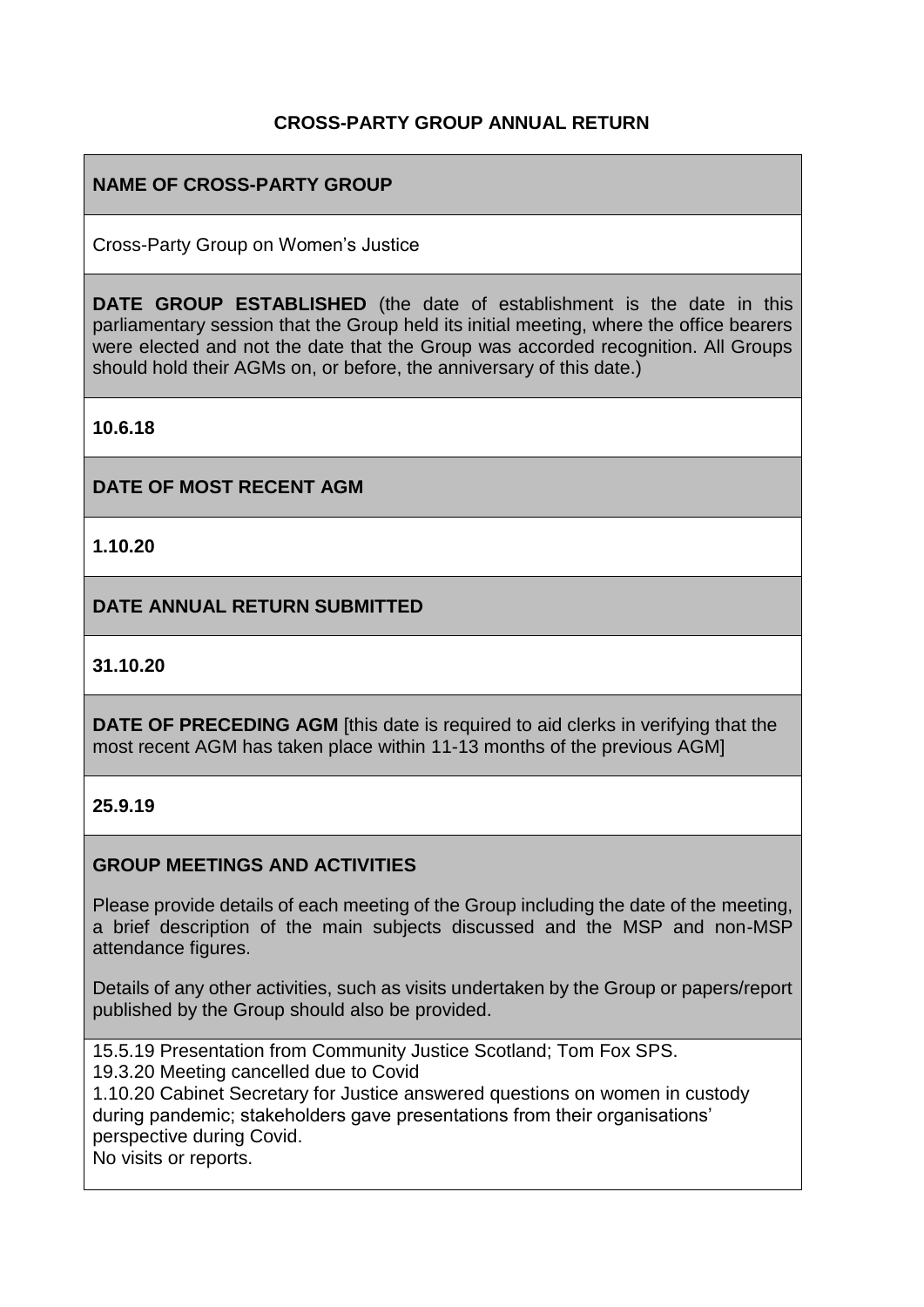# **MSP MEMBERS OF THE GROUP**

Please provide names and party designation of all MSP members of the Group.

Rona Mackay MSP, (SNP)

Mary Fee MSP (Labour),

Rhoda Grant MSP (Labour)

Daniel Johnston MSP (Labour),

Richard Lyle MSP (SNP),

Liam McCarthur MSP (Liberal Democrat),

Maurice Corry MSP (Conservative)

# **NON-MSP MEMBERS OF THE GROUP**

For organisational members please provide only the name of the organisation, it is not necessary to provide the name(s) of individuals who may represent the organisation at meetings of the Group.

| <b>Individuals</b>          |                                                                                                                                                                                                                            |
|-----------------------------|----------------------------------------------------------------------------------------------------------------------------------------------------------------------------------------------------------------------------|
| Organisations               | Scottish Working Group on Women's Offending;<br><b>Early Years Scotland;</b><br>Justice Watch;<br><b>Community Justice Scotland;</b><br>Families Outside;<br>Engender;<br>Women for Justice;<br><b>Prison Reform Trust</b> |
| <b>GROUP OFFICE BEARERS</b> |                                                                                                                                                                                                                            |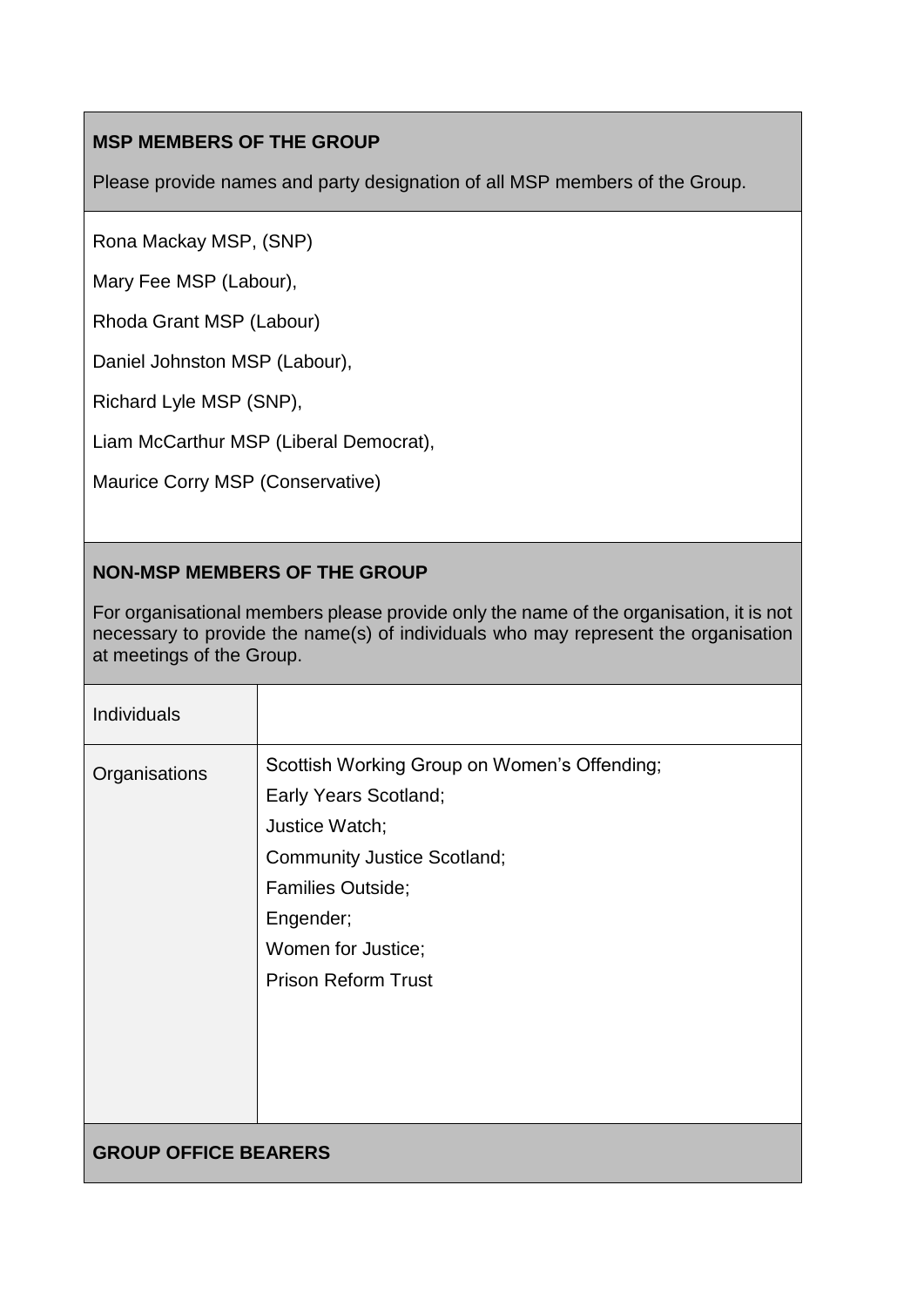Please provide names for all office bearers. The minimum requirement is that two of the office bearers are MSPs and one of these is Convener – beyond this it is a matter for the Group to decide upon the office bearers it wishes to have. It is permissible to have more than one individual elected to each office, for example, co-conveners or multiple deputy conveners.

| Convener               | Rona Mackay MSP |
|------------------------|-----------------|
| <b>Deputy Convener</b> | Mary Fee MSP    |
| Secretary              | Anne Pinkman    |
| Treasurer              | n/a             |

## **FINANCIAL BENEFITS OR OTHER BENEFITS RECEIVED BY THE GROUP**

Please provide details of any financial or material benefit(s) received from a single source in a calendar year which has a value, either singly or cumulatively, of more than £500. This includes donations, gifts, hospitality or visits and material assistance such as secretariat support.

Details of material support should include the name of the individual providing support, the value of this support over the year, an estimate of the time spent providing this support and the name of the organisation that this individual is employed by / affiliated to in providing this support.

Groups should provide details of the date on which the benefit was received, the value of the benefit and a brief description of the benefit.

If the Group is not disclosing any financial information please tick the box to confirm that the Group has considered the support received, but concluded it totalled under the threshold for disclosure (£500).

## **SUBSCRIPTION CHARGED BY THE GROUP**

Please provide details of the amount charged and the purpose for which the subscription is intended to be used.

## **CONVENER CONTACT DETAILS**